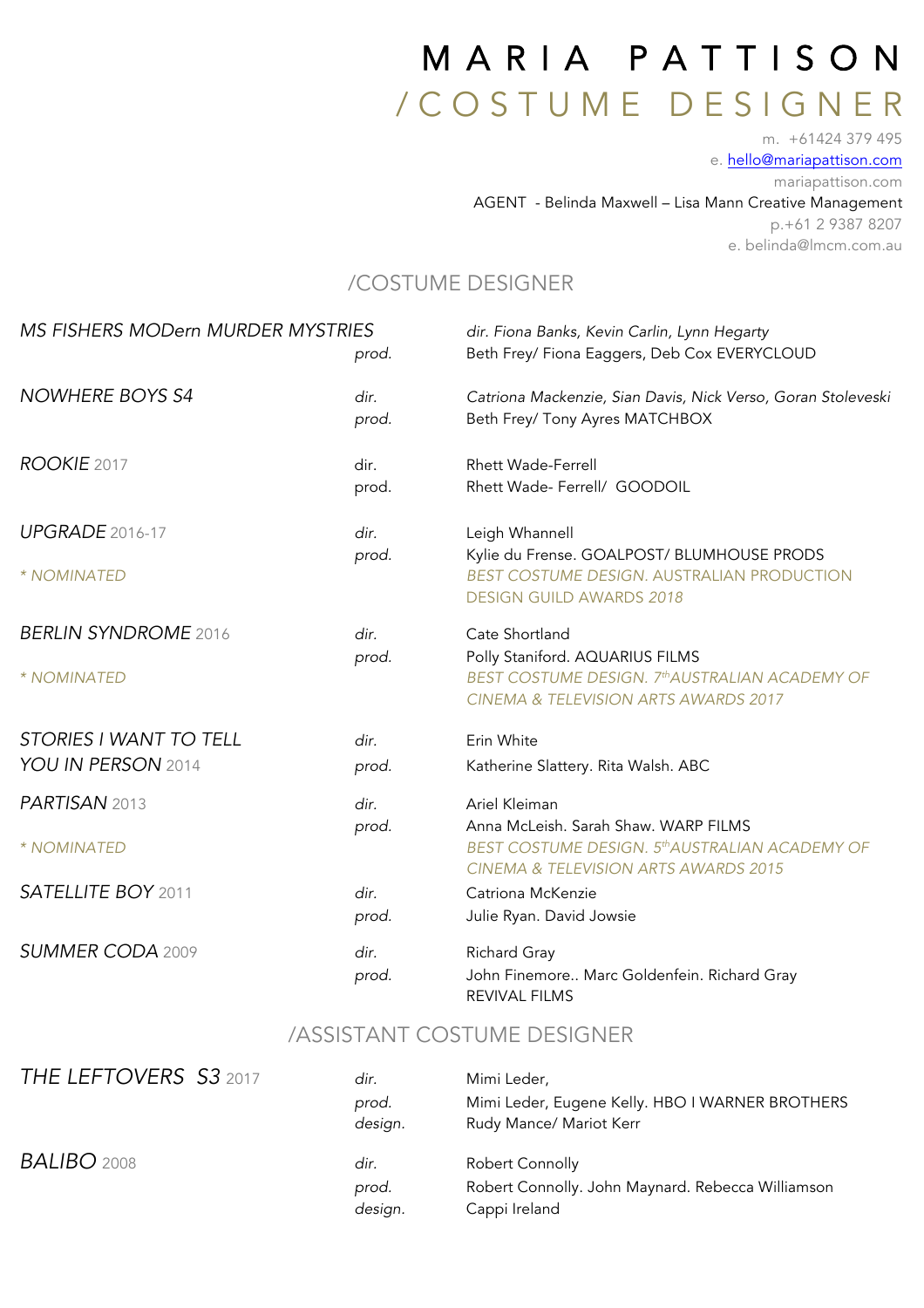## /COSTUME SUPERVISOR

|                                                           |                          | /UUSTUIVIE SUPERVISUR                                                                                                                               |  |  |  |
|-----------------------------------------------------------|--------------------------|-----------------------------------------------------------------------------------------------------------------------------------------------------|--|--|--|
| THE MULE 2013                                             | dir.<br>prod.<br>design. | Tony Mahony<br>Jane Liscombe. Angus Sampson. Leigh Whannell.<br>Cappi Ireland                                                                       |  |  |  |
| /COSTUME BUYER                                            |                          |                                                                                                                                                     |  |  |  |
| <b>SEVEN TYPES OF AMBIGUITY</b><br>2016                   | dir.<br>prod.<br>design. | Glendyn Ivin<br>Tony Ayres, Amanda Higgs<br>Cappi Ireland                                                                                           |  |  |  |
| <b>GHOST IN THE SHELL</b><br>2015 (addt. Buyer Melbourne) | dir.<br>prod.<br>design. | <b>Rupert Sanders</b><br>Avi Arad LBO PRODUCTIONS<br>Kurt and Bart                                                                                  |  |  |  |
| <b>LION</b><br>2016                                       | dir.<br>prod.<br>design. | <b>Garth Davies</b><br>Iain Canning. Angie Feilder. Emile Sherman.<br>SEE SAW FILMS. SUNSTAR. AQUARIUS FILMS<br>Cappi Ireland                       |  |  |  |
| <b>GALLIPOLI</b><br>2014                                  | dir.<br>prod.<br>design. | Glendyn Ivin<br>Imogen Banks. Robert Connolly. John Edwards. ENDEMOL<br>Cappi Ireland                                                               |  |  |  |
| SON OF A GUN<br>2013 (addt. Buyer Melbourne)              | dir.<br>prod.<br>design. | Julius Avery<br>Will Clarke. John Collee. Aaron L Gilbert<br>Terri Lamera                                                                           |  |  |  |
| I, FRANKENSTEIN<br>2012                                   | dir.<br>prod.<br>design. | <b>Stuart Beattie</b><br>LAKESHAW ENTERTAINMENT. HOPSCOTCH. LIONSGATE<br>Cappi Ireland                                                              |  |  |  |
| <b>MAGAZINE WARS</b><br>2012                              | dir.<br>prod.<br>design. | Daina Reid<br>Mimi Butler. John Edwards. SOUTHERN STAR<br>Nina Edwards                                                                              |  |  |  |
| THE SLAP<br>2011                                          | dir.<br>prod.<br>design. | Tony Ayres. Robert Connolly. Jessica Hobbs. Matthew Saville<br>Tony Ayres. Helen Bowden. Michael McMahon<br>MATCHBOX PICTURES. ABC<br>Cappi Ireland |  |  |  |
| <b>ANIMAL KINGDOM</b><br>2009                             | dir.<br>prod.<br>design. | David Michod<br>Liz Watts. PORCHLIGHT FILMS. AK PRODUCTIONS<br>Cappi Ireland                                                                        |  |  |  |
|                                                           |                          | $C$ $C$ $T$ $I$ $I$ $I$ $I$ $I$ $T$ $D$                                                                                                             |  |  |  |

### /COSTUMIER

| DON'T BE AFRAID<br>OF THE DARK<br>2009     | dir.<br>prod.<br>design. | <b>Troy Nixey</b><br>Guillermo del Toro. Mark Johnson. MIRAMAX<br>Wendy Chuck              |
|--------------------------------------------|--------------------------|--------------------------------------------------------------------------------------------|
| LONG WEEKEND<br>2007<br><b>PRODUCTIONS</b> | dir.<br>prod.            | Jamie Blanks<br>Nigel Odell. Gary Hamilton. LONG WEEKEND                                   |
|                                            | design.                  | Michael Chisholm                                                                           |
| <b>UNDERBELLY</b><br>2007                  | dir.<br>prod.<br>design. | Tony Tilse. Peter Andrikidis. Geoff Bennett. Grant Brown<br>Brenda Pam<br>Louise Wakefield |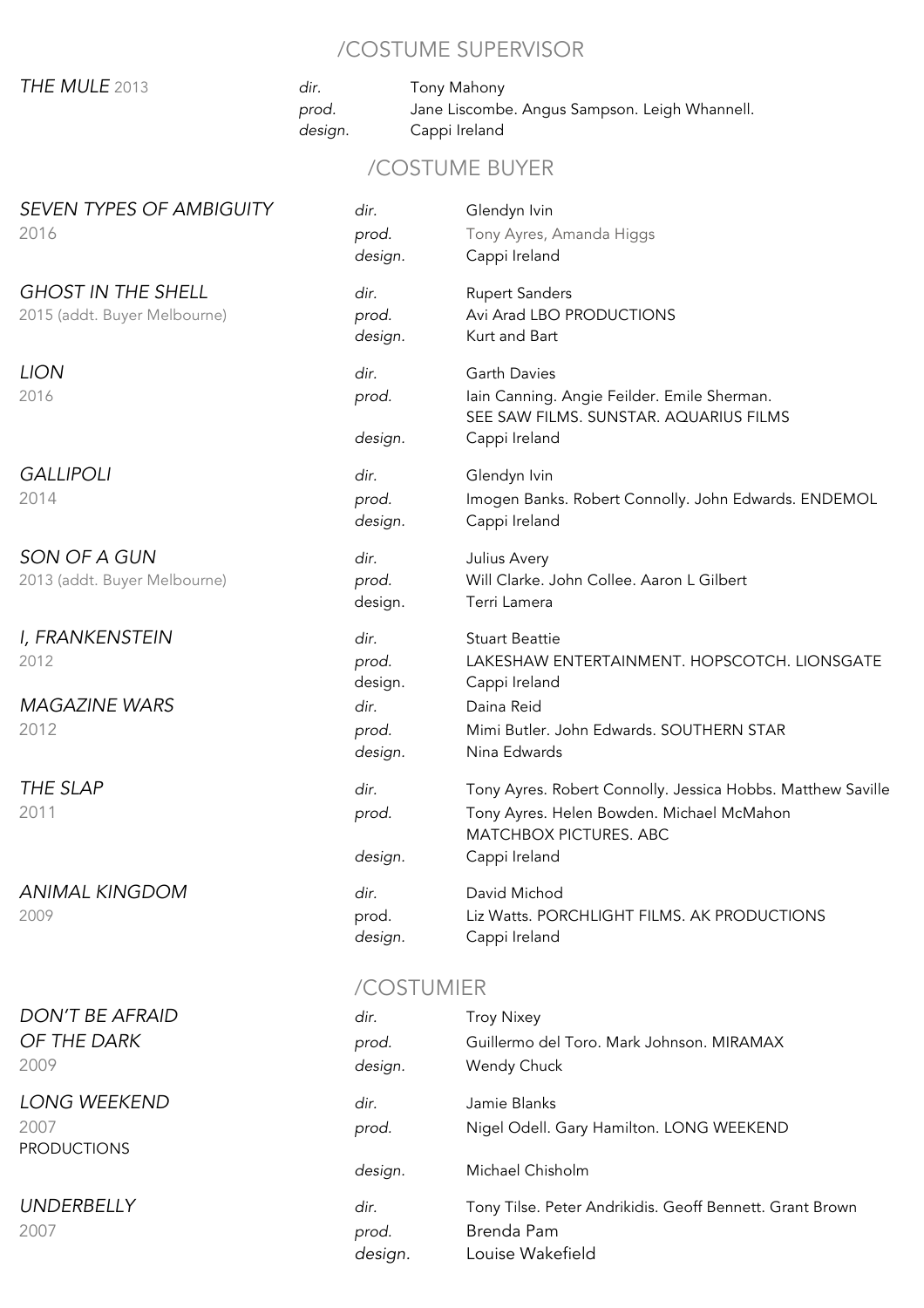# **WHERE THE WILD dir.** Spike Jonze

*THINGS ARE prod.* Gary Goetzman. Tom Hanks. Vincent Landay. 2006 Maurice Sendak. WARNER BROTHERS *design.* Casey Storm

## MUSIC VIDEOS

2018 Geri FIRE *dir.* Rhett Wade-Farrell *prod.* Birdhouse/ GOODOIL 2009 Golden Filter SOLID GOLD *dir.* Warren Wright *prod.* MOOPJAW

## T V C ' S

#### /STYLIST

| SONY PLAYSTATION                 | prod. | EXIT FILMS           |
|----------------------------------|-------|----------------------|
| ORIGIN ENERGY                    | prod. | <b>GOODOIL</b>       |
| MITRE 10                         | prod. | CARTEL               |
| VERO                             | prod. | MR SMITH             |
| AHM                              | prod. | <b>FINCH</b>         |
| <b>CROWN BET</b>                 | prod. | <b>FINCH</b>         |
| <b>TOYOTA</b>                    | prod. | <b>MATT HOUSTON</b>  |
| <b>BONDS-Do The Shop</b>         | prod. | C-KOL                |
| SUPER ALLIANCE- Hands Off        |       | prod. FLINDERS LANE  |
| <b>TARGET-Essentials Quality</b> |       | prod. FLINDERS LANE  |
| <b>COLES- Feed Your Family</b>   |       | prod. FLINDERS LANE  |
| <b>COLES- Sport for Schools</b>  |       | prod. FLINDERS LANE  |
| I SELECT - Mr i select           | prod. | PLAZA FILMS          |
| Honda                            | prod. | <b>GOODOIL</b>       |
| Tiger Airways                    | prod. | <b>GOODOIL</b>       |
| Solo Man                         | prod. | <b>GOODOIL</b>       |
| Greatwall Ute                    | prod. | TOM&MARY             |
| Jailbait                         | prod. | <b>WHYTEHOUSE</b>    |
| Peter Jackson                    |       | prod. BRAVADA FILMS  |
|                                  |       | /BUYER + ASSISTANT   |
| <b>VISIT MELBOURNE</b>           | prod. | <b>REVOLVER</b>      |
| <b>HONDA</b>                     | prod. | SCOUNDREL            |
| Devondale                        | prod. | <b>PRODIGY FILMS</b> |
| Crown Casino                     | prod. | <b>GOODOIL</b>       |
| Fosters                          | prod. | <b>PRODIGY FILMS</b> |
| <b>AUSTAR-AFL</b>                | prod. | <b>JUNGLEBOYS</b>    |
| Target                           | prod. | <b>FINCH</b>         |
| FORD                             | prod. | <b>PRODIGY FILMS</b> |
| Oreo                             | prod. | THE GUILD            |
| <b>Big Pond DVD</b>              | prod. | <b>PRODIGY FILMS</b> |
| Holden Clear Out                 | prod. | THE GUILD            |
| <b>VB</b>                        | prod. | PRODIGY FILMS        |
| <b>Yellow Pages</b>              | prod. | <b>PRODIGY FILMS</b> |
| Domino's Pizza                   | prod. | <b>FLYING FISH</b>   |

## **STUDY**

*2018* Masters in Visual Anthropology *(current)* FREIE UNIVERSITAT ZU BERLIN 2015 Graduate Diploma of Arts *-* Anthropology THE UNIVERSITY OF MELBOURNE 2006 Bachelor of Creative Arts - Screenwriting THE UNIVERSITY OF MELBOURNE

| SONY PLAYSTATION                 | prod. | <b>EXIT FILMS</b>    |
|----------------------------------|-------|----------------------|
| ORIGIN ENERGY                    | prod. | <b>GOODOIL</b>       |
| MITRE 10                         | prod. | CARTEL               |
| VERO                             | prod. | <b>MR SMITH</b>      |
| АНМ                              | prod. | <b>FINCH</b>         |
| CROWN BET                        | prod. | <b>FINCH</b>         |
| TOYOTA                           | prod. | <b>MATT HOUSTON</b>  |
| <b>BONDS-Do The Shop</b>         |       | prod. C-KOL          |
| SUPER ALLIANCE- Hands Off        | prod. | <b>FLINDERS LANE</b> |
| <b>TARGET-Essentials Quality</b> | prod. | <b>FLINDERS LANE</b> |
| <b>COLES- Feed Your Family</b>   | prod. | <b>FLINDERS LANE</b> |
| <b>COLES- Sport for Schools</b>  | prod. | <b>FLINDERS LANE</b> |
| I SELECT - Mr i select           | prod. | <b>PLAZA FILMS</b>   |
| Honda                            | prod. | <b>GOODOIL</b>       |
| Tiger Airways                    | prod. | <b>GOODOIL</b>       |
| Solo Man                         | prod. | <b>GOODOIL</b>       |
| Greatwall Ute                    | prod. | TOM&MARY             |
| Jailbait                         |       | prod. WHYTEHOUSE     |
| Peter Jackson                    | prod. | <b>BRAVADA FILMS</b> |
|                                  |       |                      |